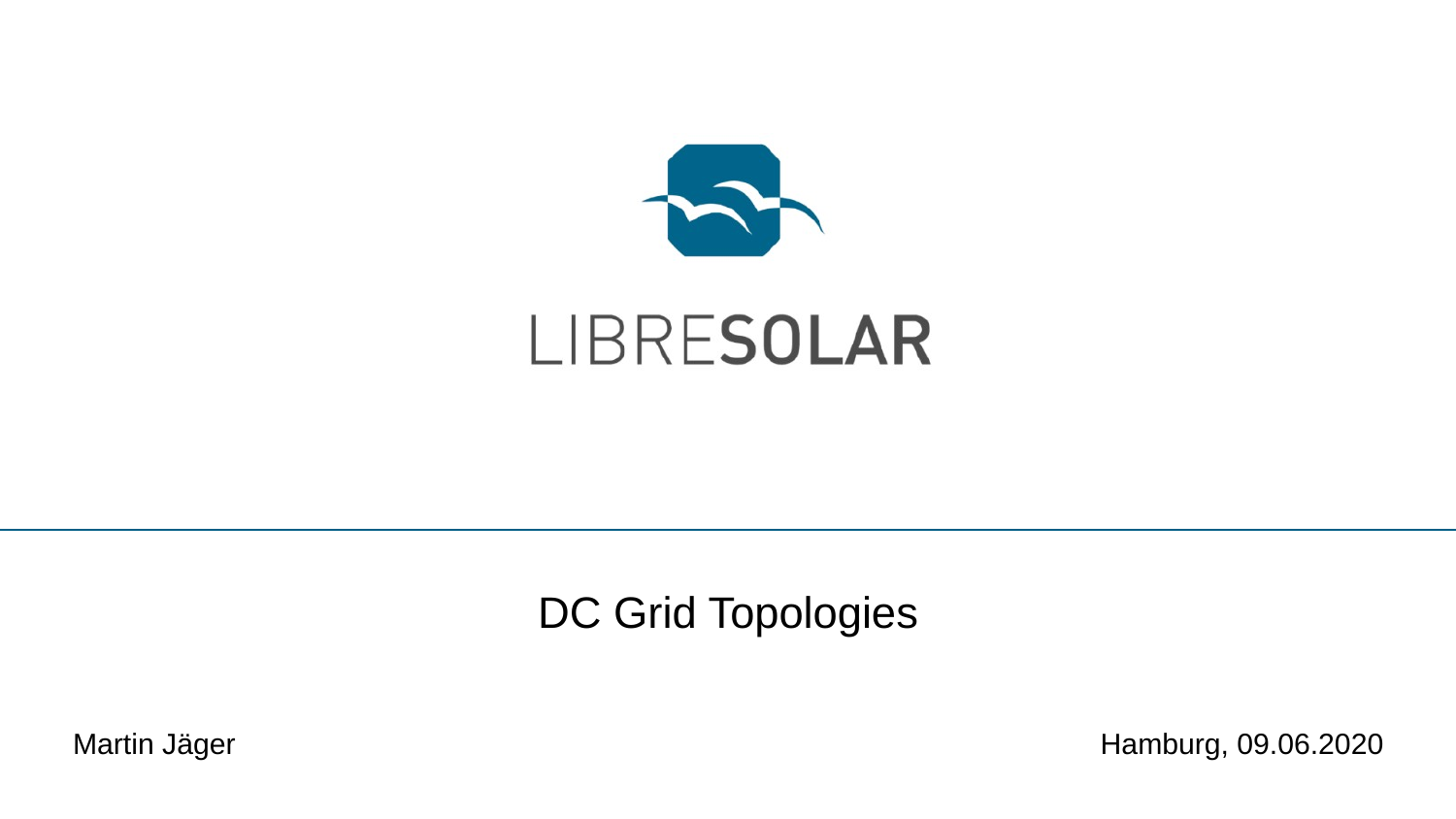### DC/DC grid interface (nanogrid controller)



■ Input protection

- Overcurrent and short circuit (electronic and/or fuse)
- Reverse polarity
- Voltage surges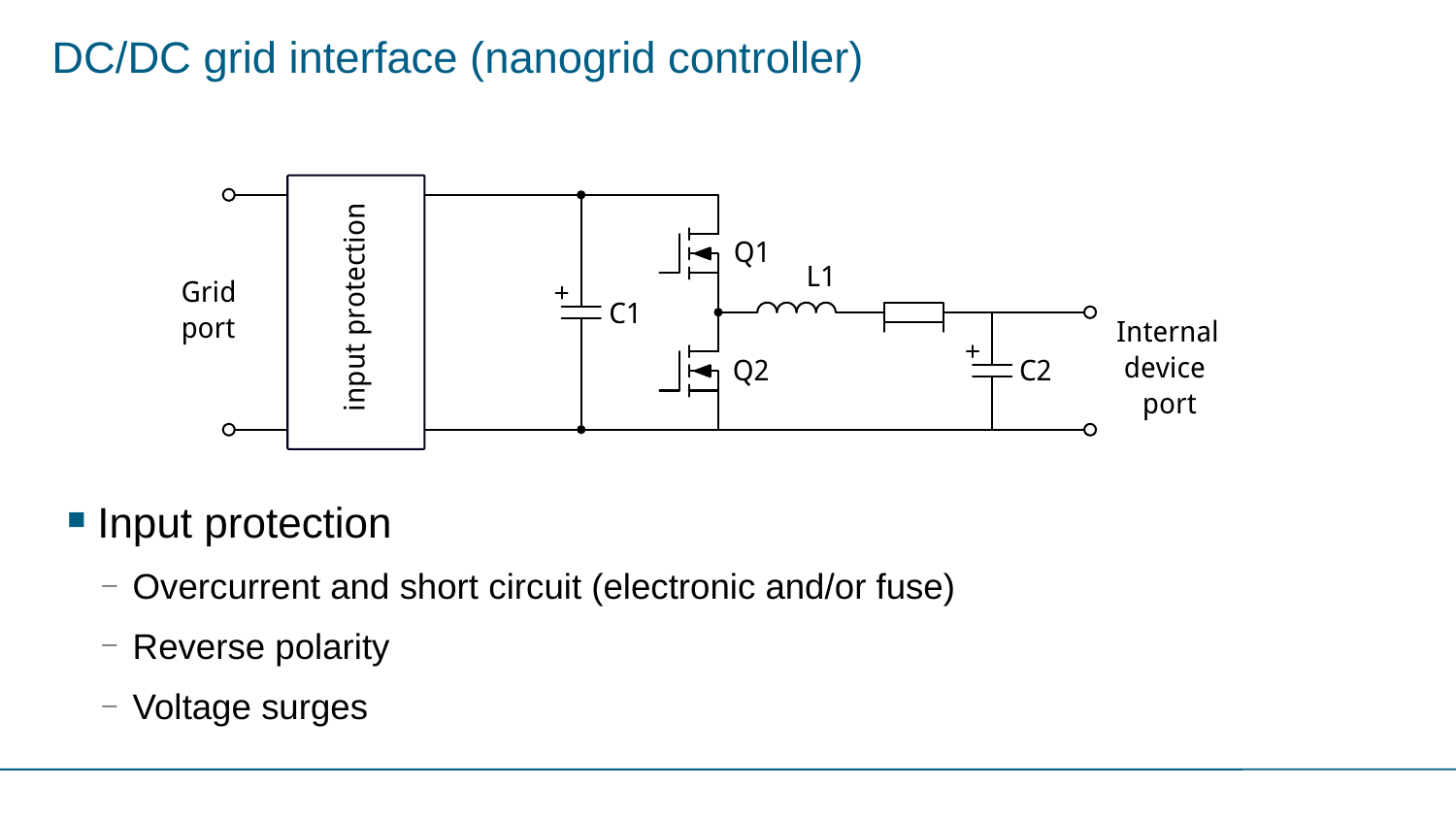#### Circuit breakers / fuses in voltage weak grids with multiple sources



Fuse works as intended in case of load short circuit



Fuse F2 does not trip, current limited by DC/DC



Load failure might overload wires: One fuse at each end of wire necessary!?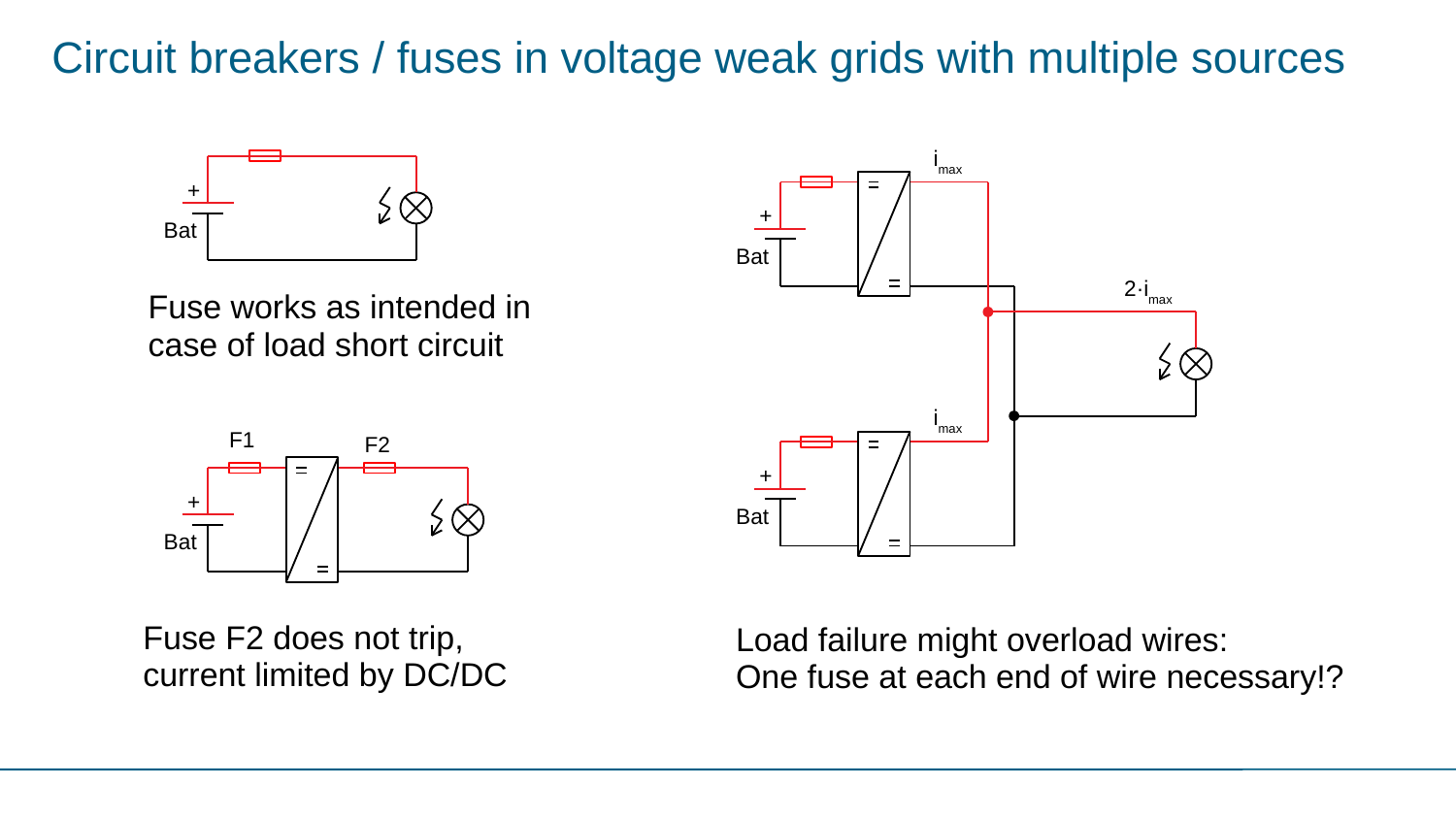## Bus topology



#### ■ Pros

- Simple grid interface protection in nanogrid controller (single port)
- Junction boxes can be passive (fuses only)

## ■ Cons

- Distribution bus needs proper sizing depending on actual grid
- Junction boxes outside households are not tamper-proof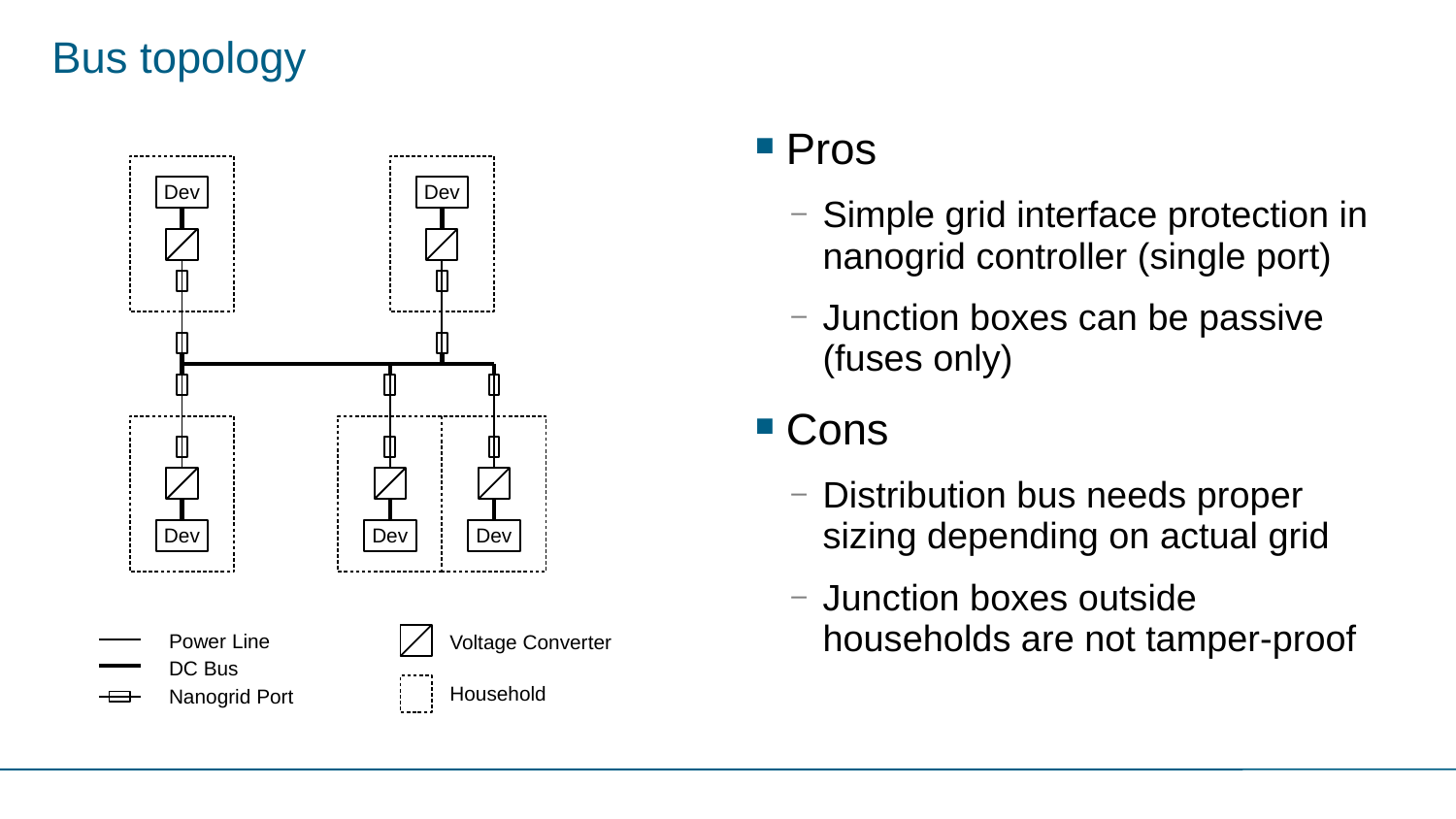#### Nanogrid controller grid interface (dual port design)

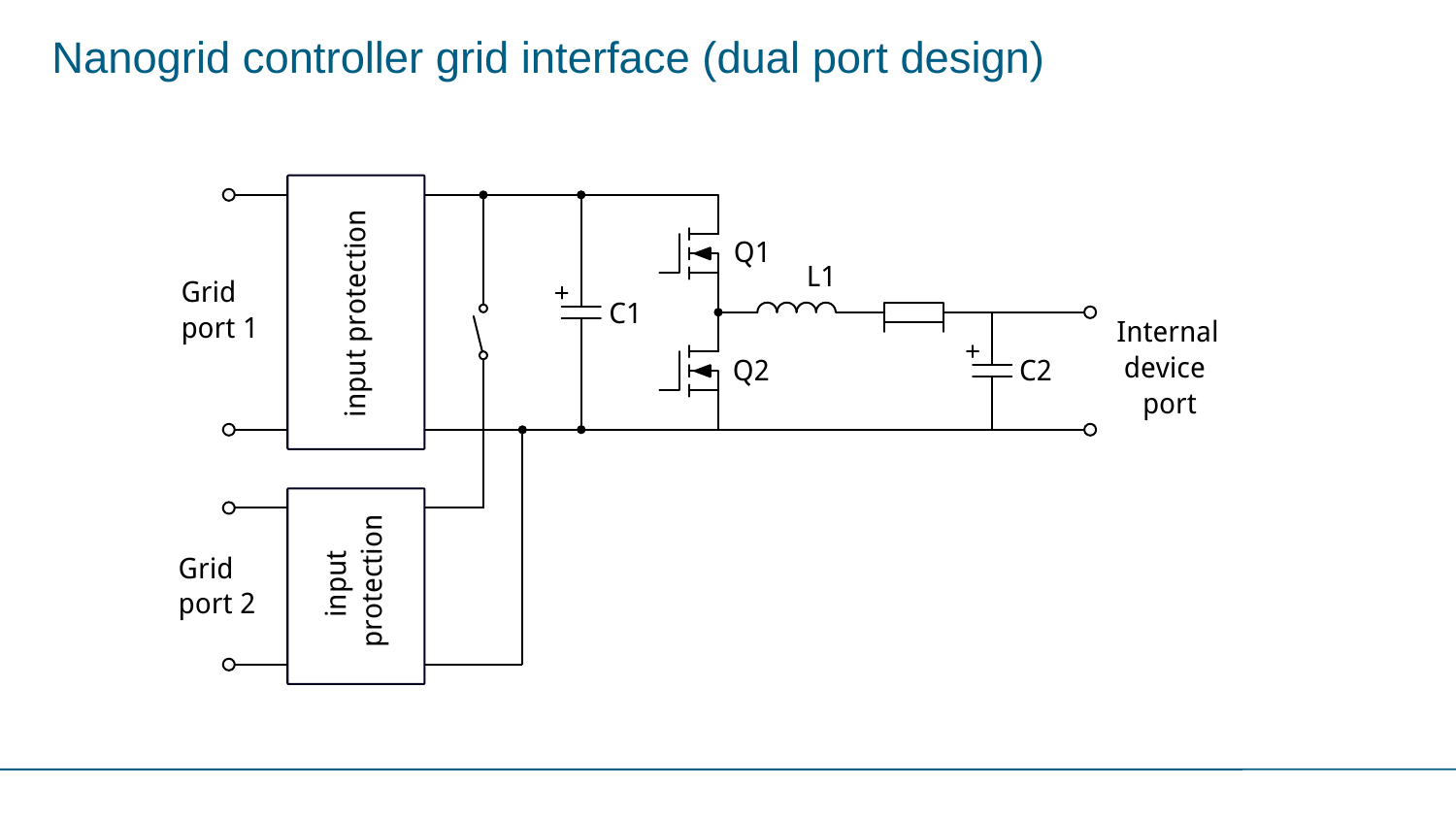## Meshed grid topology



#### ■ Pros

- Plug-and-play installation
- Increased reliability because of multiple current paths
- May be used w/o junction boxes
- Cons
	- Grid ramp-up more complicated
	- If needed, junction boxes (current routers) may have to be smart and include current measurement